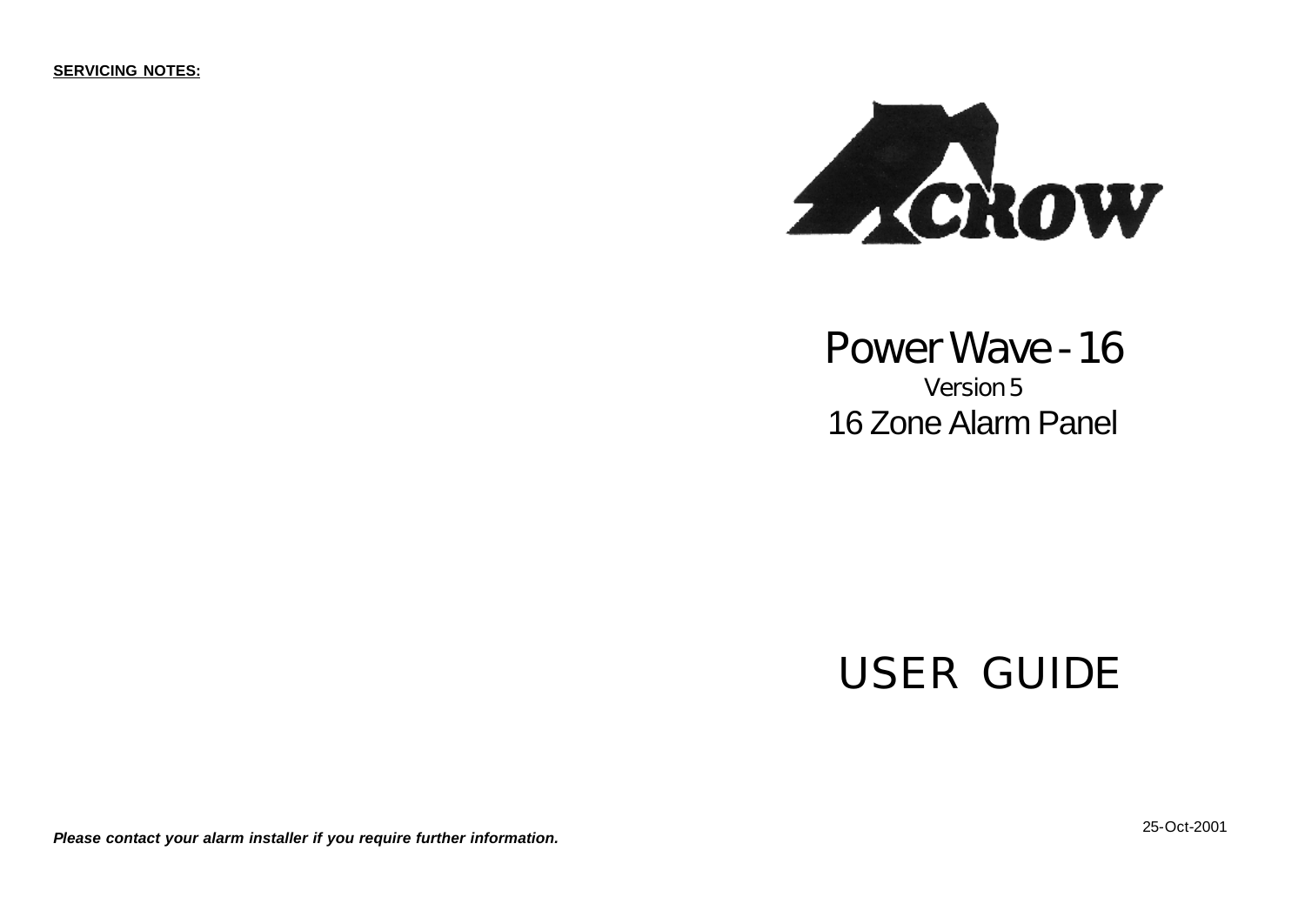#### *About your Alarm Controller*

Thank you for choosing to protect your premises with a **PowerWave-16 (PW-16)**. In doing so you have invested in the most advanced and adaptable panel on the market.

As you become familiar with your PW-16, **ask your installer** about the incredible program options and additional expandability of your PW-16 Alarm Controller.

Your new panel in standard trim is ready to give you years of trouble free operation and can be custom programmed to your specific needs. "But wait there's more". *Home Automation*

The PW-16 is ready when you are to utilise the outputs on the panel. These can be used in conjunction with the real-time clock or the keypad to **[CONTROL]** outdoor lighting, water heating or even your doors for access control.

Add on features like the **RX-40** wireless receiver card to operate any of the 8 outputs and the arm / disarm of your panel with up to 24 Remote Controls.

Make use of the unique **Voice Board** option and open up a whole new level of flexibility with *Telephone Control*.

In basic trim your panel is ready to communicate with monitoring stations and call you at work on your cell phone or pager generating alarm tones.

Add the **Voice Board** and your panel will call you with alarm messages in your own voice.

You can phone your home to check or change the status of any output using the keys on your phone.

Arm or disarm the whole house or just one area, all with your own voice confirming your selections.

Imagine turning on the spa before leaving work so it is hot when you get in the door. The under-floor heating has just automatically switched on using the on board timer and you have just opened the rollerdoor and disarmed the garage from your cell phone so the white ware repairman can work on your washer.

**Telephone Control:** operating instructions:

#### **OUTPUTS:**

| Output 1 _______________________     |  |  |
|--------------------------------------|--|--|
| Output 2 _________________________   |  |  |
| Output 3 __________________________  |  |  |
| Output 4 ________________________    |  |  |
| Output 5 ___________________________ |  |  |
| Output 6 __________________________  |  |  |
| Output 7 __________________________  |  |  |
| Output 8 _________________________   |  |  |
| Siren Time: _____ (minutes)          |  |  |

## **COMMUNICATION OPTIONS:**

Monitoring  $\Box$  Domestic  $\Box$  Speech  $\Box$ 

#### **SERVICING:**

Can your system be serviced by another technician?

If yes, Installer Code \_\_\_\_\_\_\_\_\_\_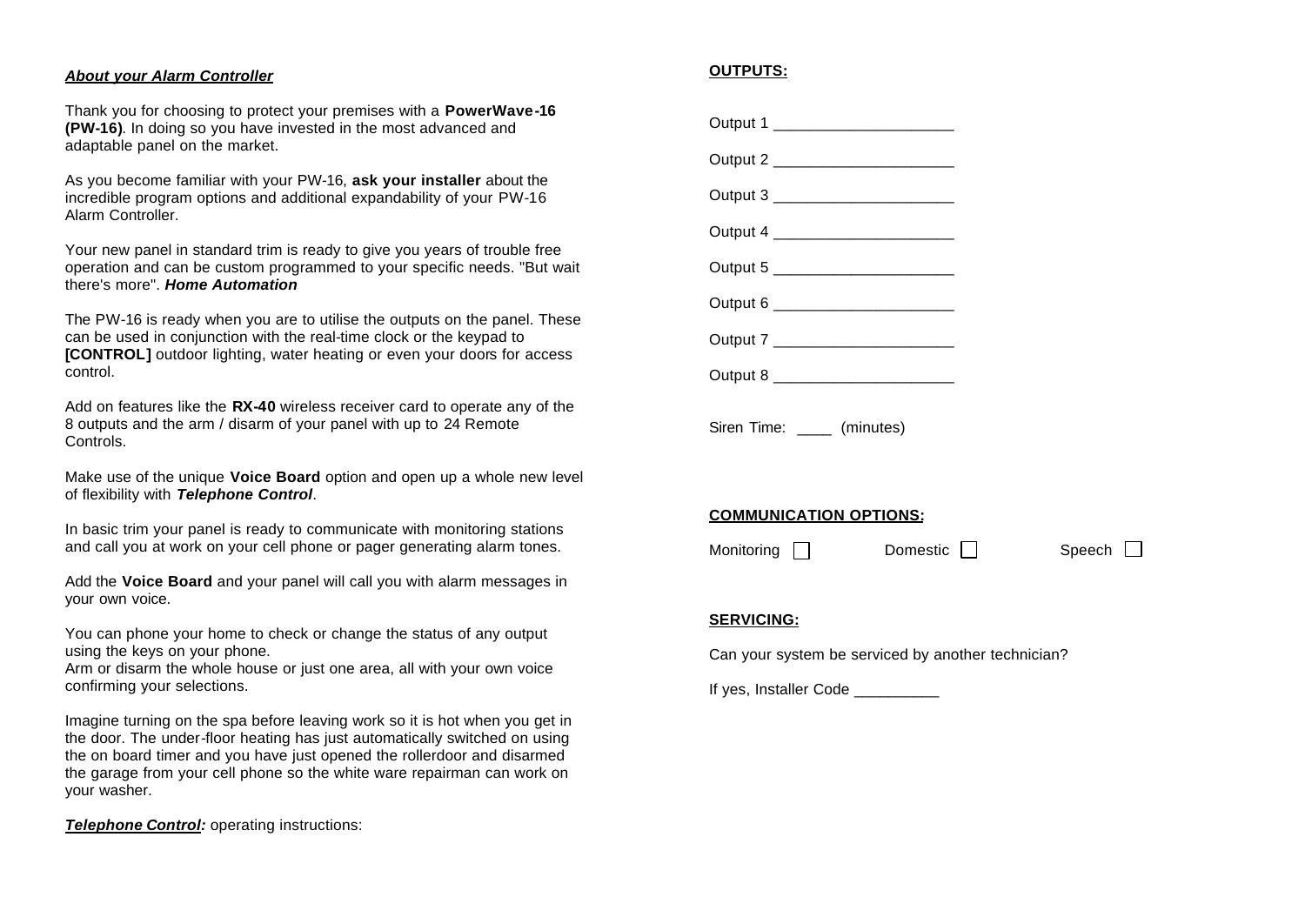| ZONES:                            | Delay                    | Stay<br>Mode   | Chime |
|-----------------------------------|--------------------------|----------------|-------|
| Zone 1 _________________________  |                          | $\blacksquare$ |       |
| Zone 2 _________________________  |                          |                |       |
| Zone 3 _________________________  | $\overline{\phantom{a}}$ |                |       |
|                                   | $\overline{\phantom{a}}$ |                |       |
| Zone 5 ________________________   |                          |                |       |
| Zone 6 _________________________  |                          |                |       |
| Zone 7 ________________________   |                          |                |       |
| Zone 8 __________________________ | $\overline{\phantom{a}}$ |                |       |
| Zone 9 _________________________  |                          |                |       |
| Zone 10 ________________________  |                          | $\blacksquare$ |       |
| Zone 11 _______________________   |                          | $\sim 10$      |       |
| Zone 12 _________________________ |                          |                |       |
| Zone 13 _________________________ |                          |                |       |
| Zone 14 _________________________ |                          |                |       |
| Zone 15 _______________________   |                          |                |       |
| Zone 16 _________________________ |                          |                |       |

1) Dial your home from any touch tone phone the panel will pickup the line after your programmed number of rings with a continuous tone for 5 seconds, (fax bypass is also optional).

2) Key your 4 digit code, after the 5 second tone, for the area you wish to control. You can control and confirm the status of your alarm panels 3 separate partitions. Toggle between arm and disarm with the "\*" key.

3) Key your 4 digit code for output control after the 5 second tone. e.g. If your code for output control is 1234 and you wish to turn on output 5. When the panel picks up your incoming call and after the 5 second tone, simply key in 1234 followed by 5. Your voice message will give you the current status of out put 5. To change the status toggle on or off using the "\*" key.

4) If you make a mistake at any stage, press the "#" key and re-enter your code.

5) When finished simply hang up and the panel will disconnect automatically after 15 seconds.

### *The Keypad*

Your PW-16 Alarm Controller has been designed with you the user in mind. Clearly named backlit keys may cost a little more but mean you don't have to remember difficult key combinations to achieve a result. As with everything about the PW-16 even key functions can be fine tuned to your specific needs. Please ask your installer.

## *The ARM Key*

Press this button to arm your system, the Armed light will come on. Your panel will begin beeping it's exit delay. During this time it is optional to press the **[ARM]** key again to disarm. (To prevent accidental arming, the panel can be programmed to require a code to arm. To do so enter your code followed by the **[ENTER]** key).

#### *To disarm, enter your 1 to 6 digit code then press the* **[ENTER]** *key.*

If your system has the Wireless Receiver installed, your system can also be armed or disarmed with a Remote Control.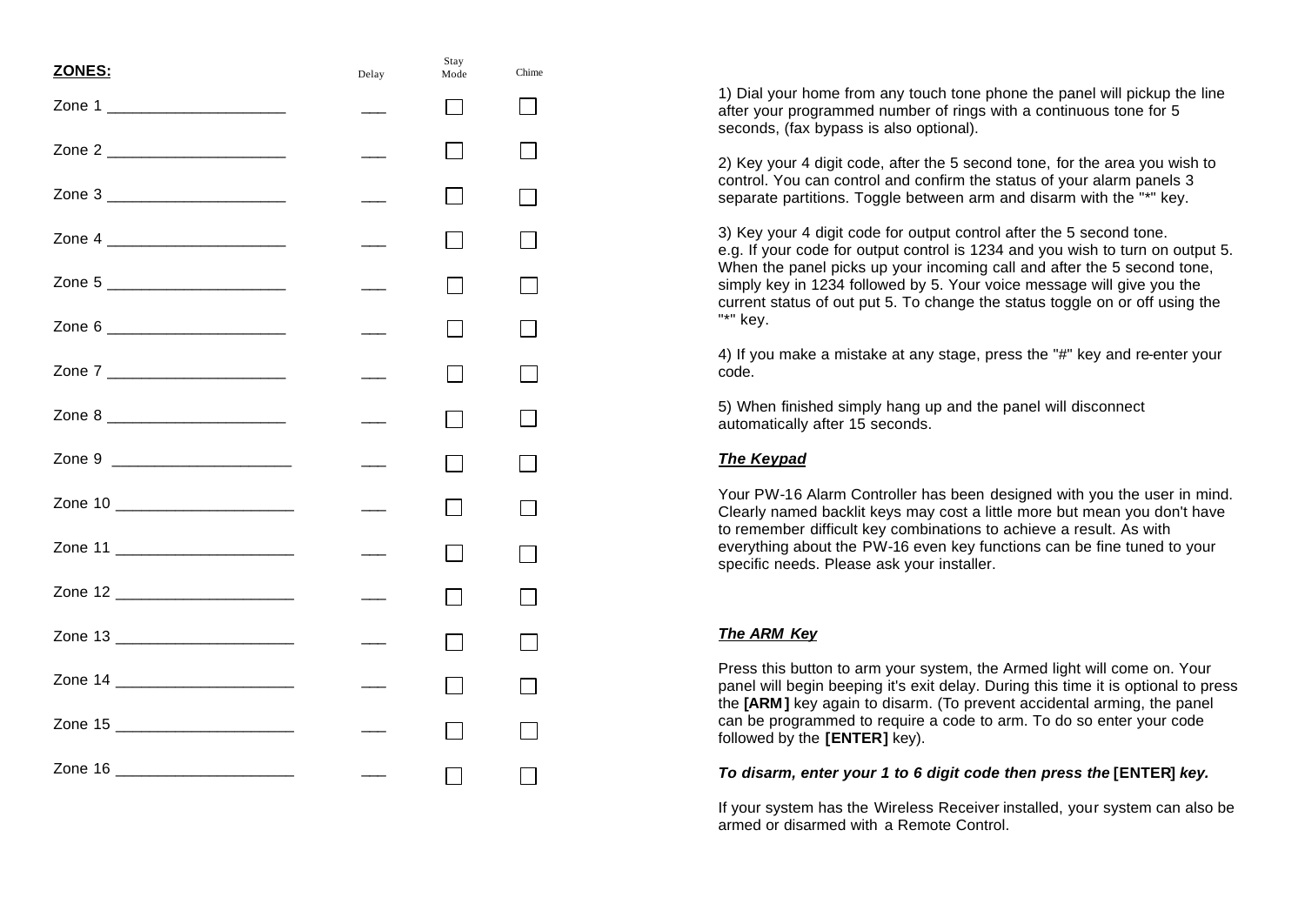#### *The PANIC Key*

This special key's function is best programmed by your installer to suit your individual situation. Most commonly it is used in a panic situation to sound only the outside siren and perhaps call a monitoring station. A panic command can be instant or require a 3 second delay to prevent false alarm.

With the optional voice board it can be programmed to call your spouse, friends or a trusted neighbours with a message from you requesting help. (A *Panic* can also be triggered by a dedicated Monitor Mode Keypad or a Remote Control button programmed as instant or delayed panic).

#### *The CONTROL Key*

Another special function key that can be programmed to control a single function. Toggle on or off by pressing the **[CONTROL]** key (Control LED will illuminate). This key is often used to enable a *Chime-zone*, (a detector that can be part armed while you are home but working in another part of the building).

In this mode it can be programmed to operate a buzzer to let you know you have a visitor. When the system is fully armed it changes to become a full alarm zone.

In addition, enter your 4 digit *Telephone Control* code and any of the 5 on board outputs can be operated, if programmed to do so, by pressing the number key that matches the output, toggling on or off. (Zone LED's on the keypad will indicate status of each output).

#### *The STAY Key*

'Stay' mode allows you to monitor the parts of the house you will not be in at night, to enable you to feel more secure at home. Pre-selected zones or sensors in areas you or your family will not be, can be armed with this key while you are in the building and programmed to go into your choice of alarm states if triggered. As with everything else on the panel this too can be tailored to your needs. For example you may wish to have the detectors in your garage and lounge sound only the little buzzer in the keypad by your bed at night to warn you of an intruder while silently dialling for assistance.

*To use this feature press the* **[STAY]** *key and the exit delay will sound. The armed light on the keypad will flash.* 

*To disarm, press the* **[STAY]** *key again. The PW-16 can be* 

#### **USER CODES:**

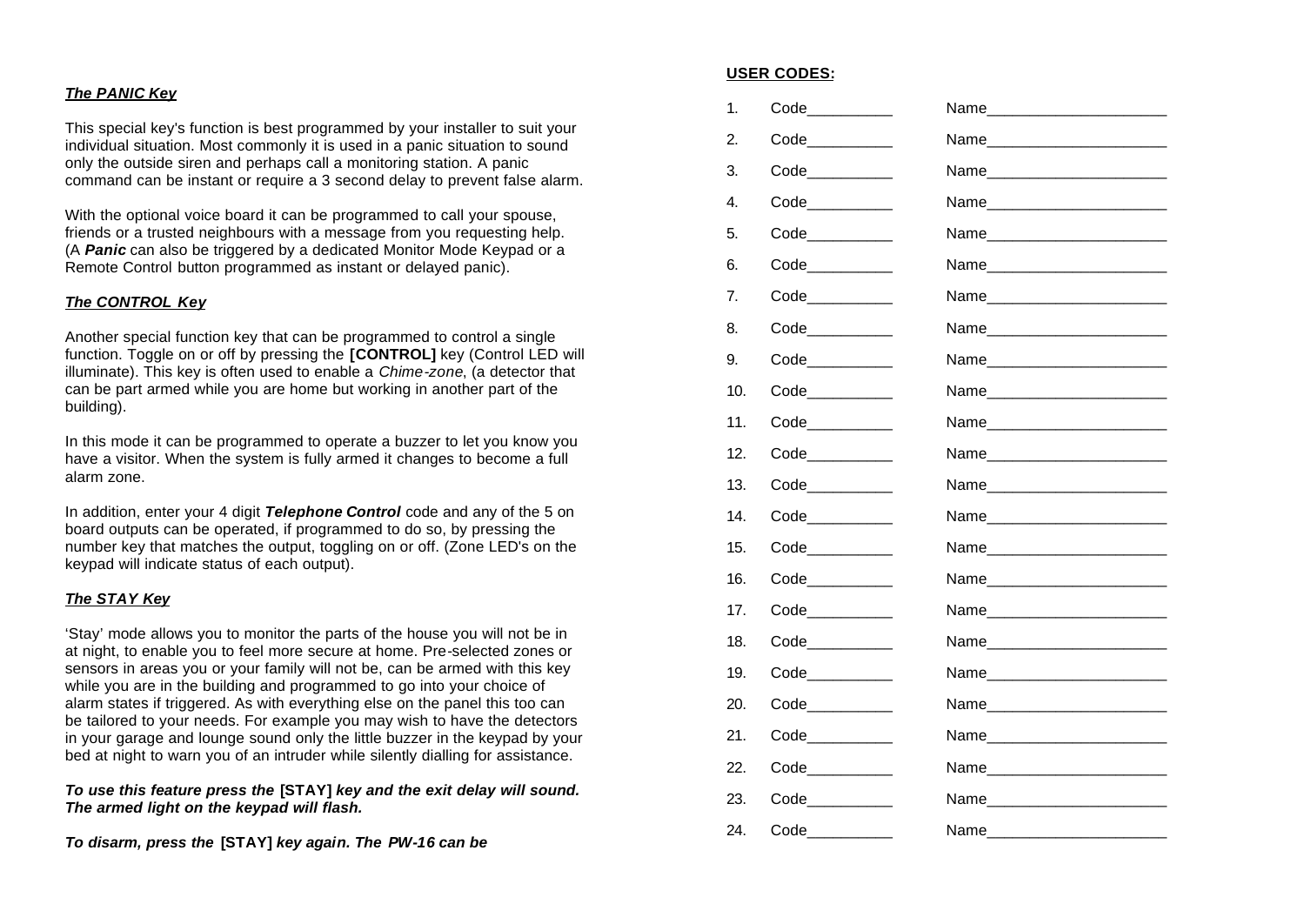## **Installation Notes:**

#### **INSTALLTION COMPANY:**

**Company** *Dependent in the company* **<b>***Company Company* 

Technician**\_\_\_\_\_\_\_\_\_\_\_\_\_\_\_\_\_\_\_** Phone**\_\_\_\_\_\_\_\_\_\_\_\_\_\_\_\_\_**

Installation Date**\_\_\_\_\_\_\_\_\_\_**

## **MONITORING COMPANY:**

Account Number**\_\_\_\_\_\_\_\_\_\_\_\_\_\_\_\_\_** Passcode**\_\_\_\_\_\_\_\_\_\_\_\_\_\_**

Phone **and a set of the set of the set of the set of the set of the set of the set of the set of the set of the set of the set of the set of the set of the set of the set of the set of the set of the set of the set of the** 

## *programmed to require your user code and press* **[ENTER]** *to disarm.*

#### *The BYPASS Key*

This key allows you to temporarily Bypass zones of your choice when arming your panel. The Bypassed zones will go back to normal the next time you disarm the panel. A typical example would be if you wanted to let your pet run around in the garage when your system is armed, you could choose to Bypass that detector (say Zone 1) from the system.

*To Bypass zone 1, key in the following sequence:* **[ARM] [BYPASS] 1 [ENTER]** *To Bypass zone 9, key in the following sequence:* **[ARM] [BYPASS] [BYPASS] 9 [ENTER]** (When the second exclude is pressed the AUX. light will glow to indicate zones 9 - 16 can now be Bypassed) **It is advisable to vacate the secured area before the exit delay expires.**

#### *The ENTER Key*

This key is used to accept a series of button presses.

If you make a mistake while entering your code, press the [ENTER] key and start again.

Please note that 4 invalid code entries will cause an alarm activation (the sirens will sound). This is to protect your alarm system against tampering.

#### *The PROGRAM Key*

This key is used to get into program mode. There are 2 levels of program mode, *USER* mode and *INSTALLER mode.* For your protection, your panel can be programmed to require your master code to allow access installer program mode.

The PW-16 can accept as many as 24 different user codes of 1 up to 6 digits in length.

Your installer will set you up to enter your master code and from there you can be in charge of adding or removing codes for other family members or staff who you wish to have access.

#### **To add a new user code:**

Making sure the panel is not armed, key in the following sequence: *[PROGRAM] mastercode [ENTER]*